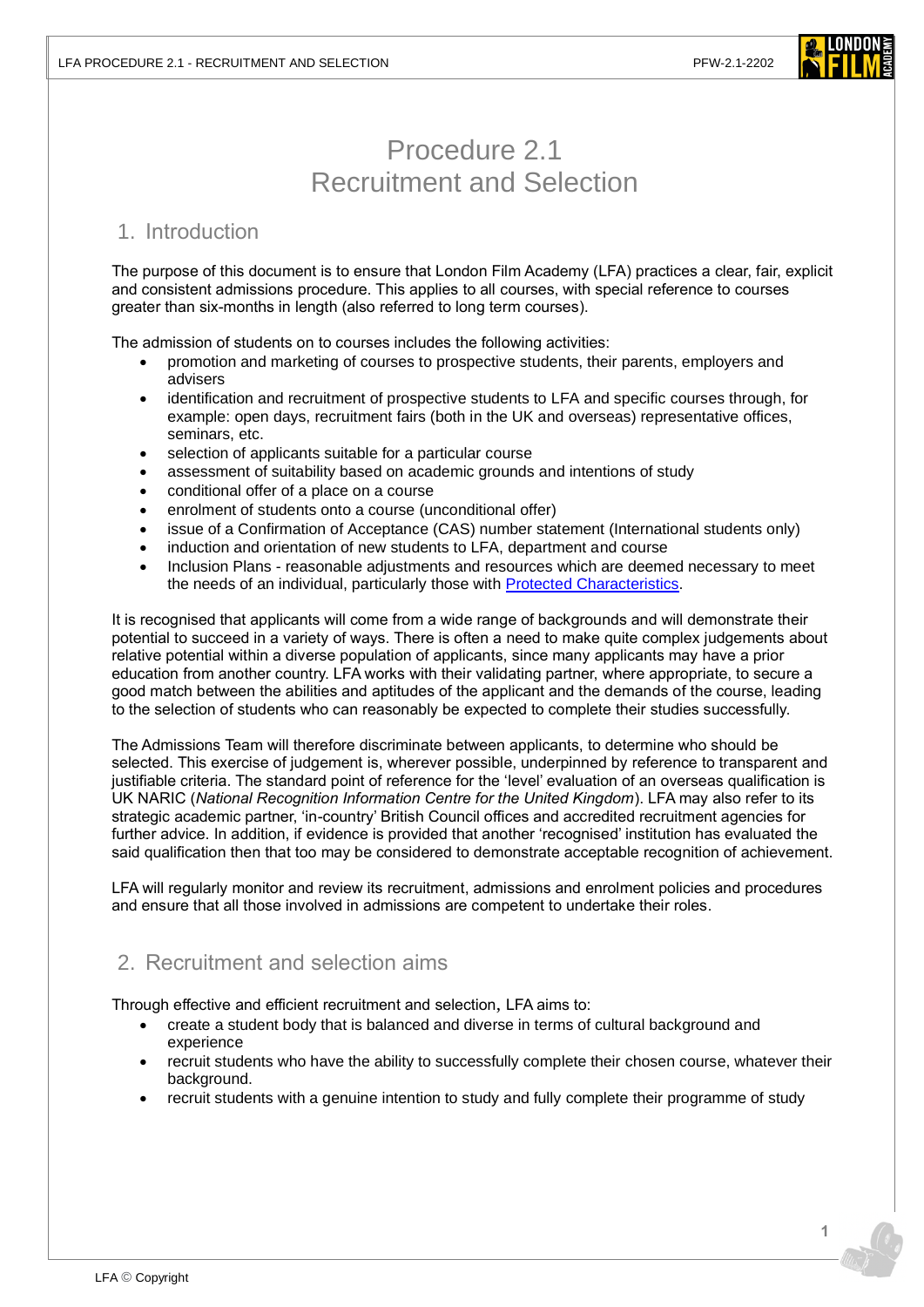

LFA will endeavour to achieve these aims by:

- encouraging applications from all those with the motivation and academic ability to succeed
- For credit bearing courses, assessing each application on an individual basis and by interview if applicable
- offering places to applicants who have the potential to successfully complete their chosen course
- fostering transparency in the admissions process

 This procedure complies with relevant legislation and is aligned with guidance in the *[UK Quality Code for](https://www.qaa.ac.uk/quality-code)  [Higher Education.](https://www.qaa.ac.uk/quality-code)*

#### 2.1 Access and participation

LFA has always tried to remain true to its values of being inclusive, diverse and supportive of all walks of life. The film industry is already hard enough to get into, and we have always made it part of our school's remit to take active steps towards fostering participation and encouraging access for under-represented and disadvantaged students.

LFA's *[Access and Participation Statement](https://www.londonfilmacademy.com/LFA_Access_and_Participation_Statement.pdf)* published on our website, contains more detailed information on how LFA supports diverse education and actively strives to deliver the highest quality in our courses to students of all backgrounds. We have an excellent representation of mixed ethnicities and are continuing to work towards equal gender representation. Importantly, we also foster female filmmakers by offering LFA Pioneer Awards, a funded place for a female studying on a long term course.

### 2.2 Equality and diversity

LFA is committed to fair, transparent and consistent practices that enable us to recruit a diverse student body and promote equal opportunities for all applicants regardless of gender, including gender reassignment, marital or civil partnership status, having or not having dependents, religious belief or political opinion, race (including colour, nationality, ethnic or national origins), disability, sexual orientation and age.

### 2.3 Disability

LFA welcomes disabled applicants and encourages them to disclose the nature of their disability in their application. This enables LFA to be proactive and to discuss the provision of reasonable adjustments (Inclusion Plans), enhancing their student experience and ensuring compliance with legislation. Information about disabilities disclosed in the application are not made available to reviewers and interviewers and are not considered as part of the selection process.

### 2.4 Inclusion and Adjustment

An Inclusion Plan is LFA's system of recording the reasonable adjustments and resources which are deemed necessary to meet the needs of an individual, particularly those that relate to Protected Characteristics. Protected Characteristics, defined by the Equality Act, are disability, gender reassignment, race, religion or belief, sex, sexual orientation, marriage and civil partnership and pregnancy and maternity. Inclusion Plans are based on formal medical and other evidence which are stored securely. It is an important and central document and will be in place for the duration of your course at LFA. We recommend that you contact us before your arrival at LFA, or as soon as possible afterwards, so that we can work with you to put in place appropriate support at the start of the academic year.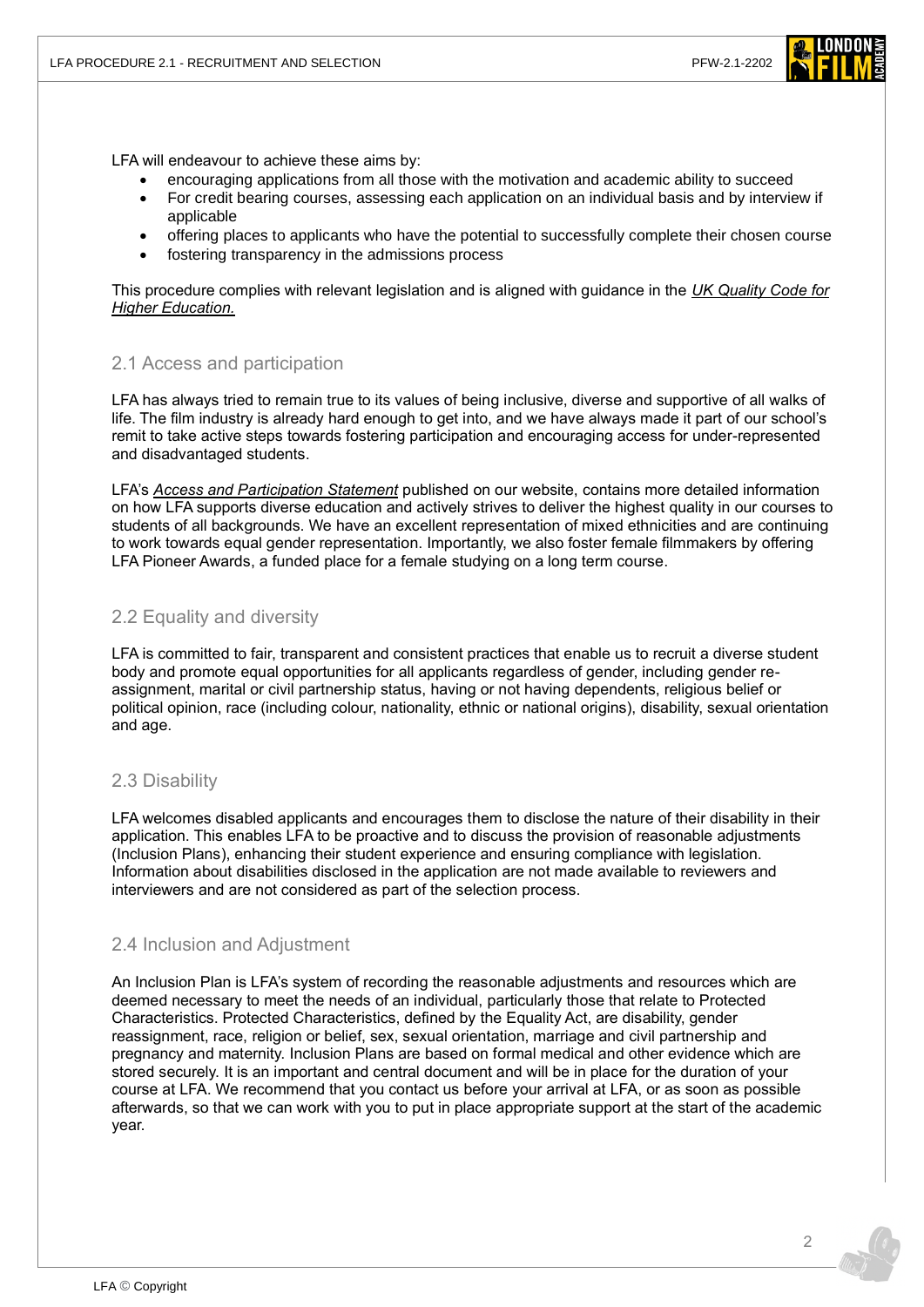

#### 2.5 Applicants with criminal convictions

LFA recognises the role of education in the rehabilitative process and will consider applications from applicants who have declared criminal convictions as part of the application process. However, in order for us to meet our duty of care obligations to students and staff, we will ask for information about any relevant criminal convictions that are not subject to filtering. Information provided by the applicant will be treated confidentially and reviewed by the Head of Courses and Admissions Team.

# 3. Responsibility for admissions

Overall responsibility for *LFA Policy 2 - Student recruitment and [selection and admissions](https://www.londonfilmacademy.com/LFA_Policy_2_Recruitment,_selection_and_admissions)* and all its related procedures lies with the Head of Courses. Specific responsibility for this procedure lies with the Head of Marketing & Admissions and the Admissions Manager, who both provide advice and support to recruitment staff, academic staff, enquirers and applicants. The Admissions Manager is responsible for the administration of the admissions processes, including the provision of advice and guidance, initial assessments of applications and the making of offers. Members of staff and tutors are responsible for first and second stage assessments of applications (including interviews) and making recommendations (offer, conditional offer, rejection) to the Admissions Manager.

### 3.1 Provision for information

LFA is committed to providing high quality, up-to-date and accurate information, advice and guidance to prospective students and applicants. The Marketing and Admissions teams are briefed in consumer law for higher education. The Head of Marketing and Admissions is responsible for ensuring that any information, advice and guidance that is provided to prospective students and applicants is accurate, current, clear and accessible. LFA reserves the right to make amendments to the admissions process; however, such changes will only be made where they are considered unavoidable and reasonable. Significant changes will be posted on the website and communicated to enquirers, prospective students and applicants via email.

### 3.2 Enquiries

LFA will typically respond to all enquiries within two working days, providing accurate and clear information. This includes providing information via email, phone, post and social media channels.

# 4. The application process

Applicants for LFA courses should:

- 1. read the prospectus or website thoroughly and select the course that is of interest. Check that they meet the entry requirements
- 2. contact the Admissions Team with any questions including if they meet the entry requirements via [admissions@londonfilmacademy.com.](mailto:admissions@londonfilmacademy.com?subject=Enquiry) They can provide advice and guidance to help in making the correct choice. International applicants should familiarise themselves with current UK Visas and Immigration (UKVI) regulations before applying
- 3. submit an application online, which may require payment of an application fee.

The stages of the application process are

- Online application
- Payment of application fee (where applicable)
- Submission of supporting materials, including education certificates, references and personal statement
- Selection process including Interview and review of supporting materials
- Decision and Offers.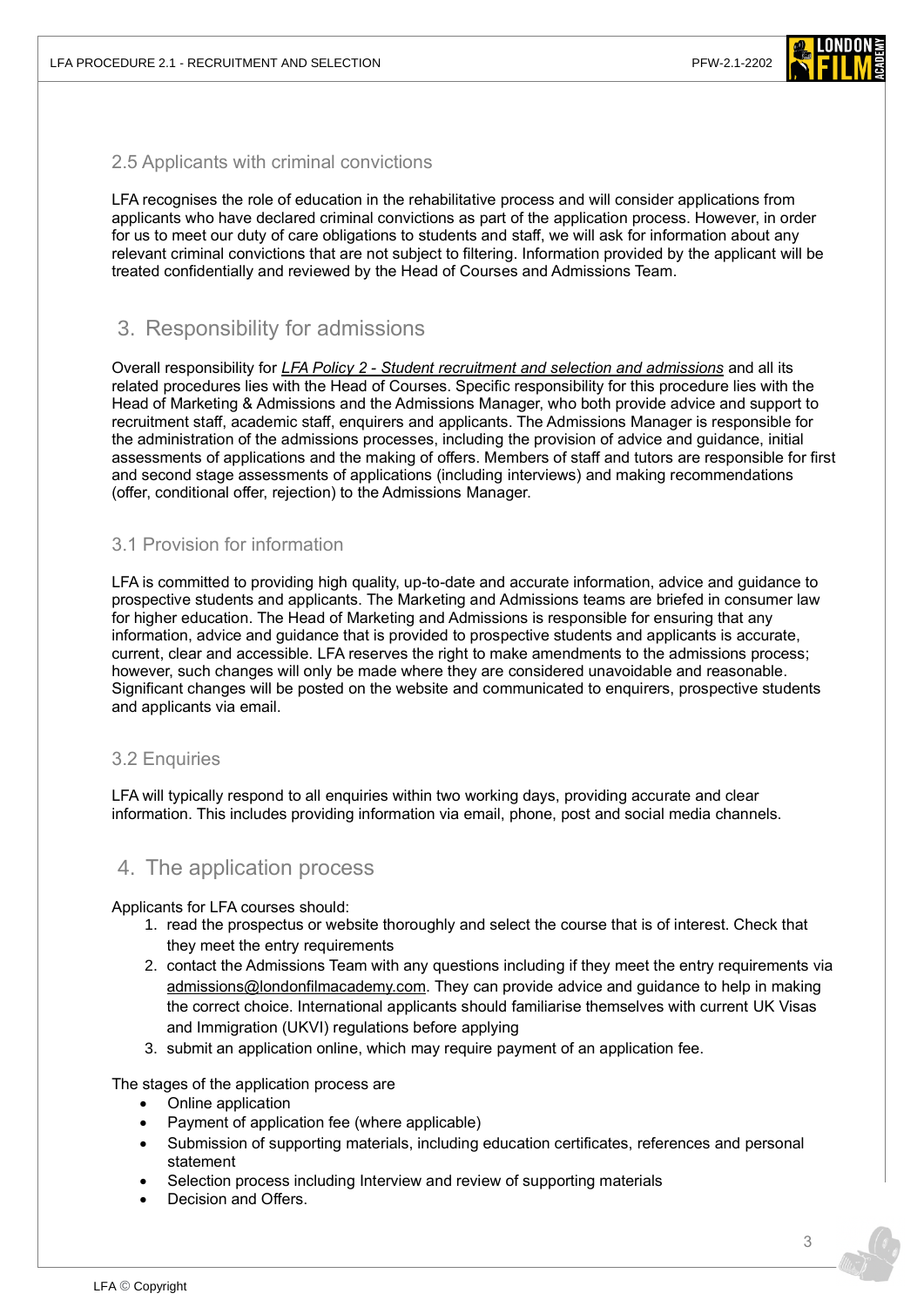

# 5. Entry requirements

#### 5.1 General requirements

 courses. Details of entry requirements for each course are provided on the website and in publicity It is LFA policy to admit students who have serious academic, professional and/or vocational intentions and are able to demonstrate the potential to benefit from, and the ability to successfully complete its materials, Programme Specifications and relevant Module Handbooks.

An appropriate level of English Language competence is required for all applicants whose first language is not English. This is normally measured through an IELTS score, but other recognised qualifications will also be considered. Applications from candidates without the normal, formal qualifications will be considered on an individual basis and all aspects of an application will be taken into account when making a decision (i.e. qualifications, work experience, personal statement, creative work, portfolio of work, references).

LFA reserves the right to refuse admission to those applicants who:

- have not met entry requirements
- are unable to meet the academic requirements of the course
- have not demonstrated clearly that they hold serious study intentions.

Applicants who do not abide by LFA's rules and regulations, or who make fraudulent applications, including non-disclosure of information relevant to the application, will have their offer of a place withdrawn. Registrations based on fraudulent applications will normally be declared null and void and any fees paid will be non-refundable.

### 5.2 Course specific entry requirements

Requirements for entry vary according to course and are posted on the LFA website attached to a specific course in the section entitled 'Entry requirements'.

# 5.3 Recognition of Prior Learning (RPL)

The process of identification, assessment and formal acknowledgement of prior learning and achievement is commonly known as 'Recognition of Prior Learning (RPL)' and this term is used to encapsulate the range of activity and approaches used to formally acknowledge and establish publicly that some reasonably substantial and significant element of learning has taken place. Such learning may have been recognised previously by an education provider, (e.g. 'prior certificated learning'); or it may have been achieved by reflecting upon experiences outside the formal education and training systems (e.g. 'prior experiential learning'). All validated courses follow the procedures for RPL set out by the validating partner (see *LFA Procedure* 2.*2* [Recognition of prior learning\)](https://www.londonfilmacademy.com/LFA_Procedure_2.2_Recognition_of_prior_learning.pdf)*.*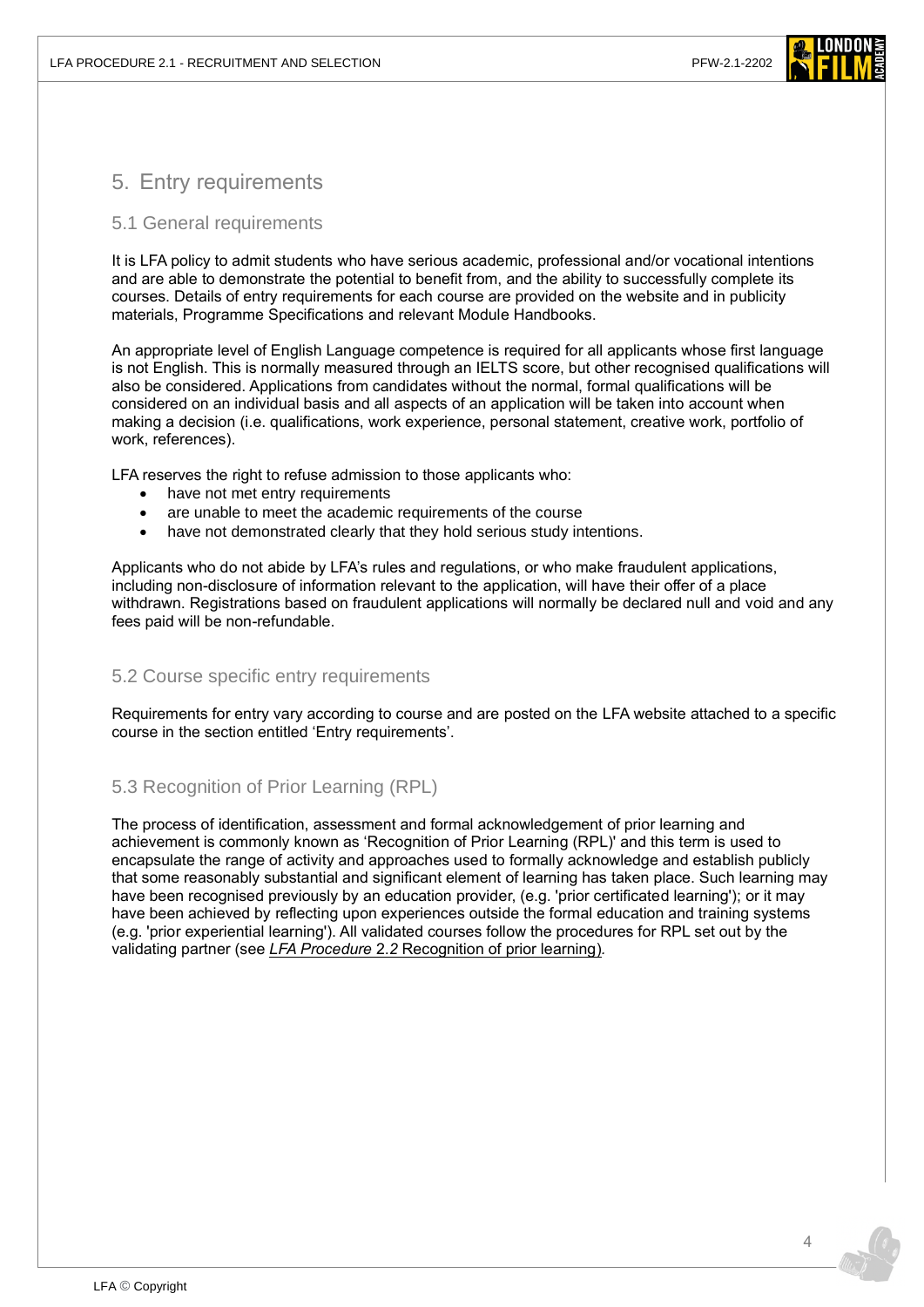

# 6. Selection process

For all courses longer than four months and which may lead to a recognised qualification, there is a formal selection process. LFA seeks to admit students it believes to have the potential to successfully complete their course, this is normally judged by their achievements and their potential. To do so, we operate a two-stage selection process, of review and interview.

#### 6.1 Review

During this stage the Admissions Team will check that:

- relevant materials have been submitted, including education certificates, references and personal statement
- all relevant documents are available in English and that certified translations have been made available where required
- appropriate creative materials have been submitted (if required)
- English language requirements have been met.

Requirements for entry vary according to the course. Document requirements may also vary from UK applicants to international applicants. Please refer to the [Courses](https://www.londonfilmacademy.com/courses/search) section of the LFA website for the latest requirements.

Applications that satisfy all the above requirements will be referred for interview. Any applications that do not satisfy these requirements may either be referred back to the applicant or rejected. The applicant will be informed of the reasons why an application has been referred and the requirements that need to be met before the application can be reconsidered. Feedback and justification will also be provided if the application has been rejected.

The focus of this stage is to decide whether an applicant has the potential to successfully complete the course and whether the course has capacity. This is normally based on previous academic achievements and evidence that supports an interest and aptitude for the demands of the chosen subject.

Relevant professional experience in film or related areas can substitute the requirement for proof of academic achievements: see *[LFA Procedure 2.2 Recognition of prior learning.](https://www.londonfilmacademy.com/LFA_Procedure_2.2_Recognition_of_prior_learning.pdf)*

#### 6.2 Interview

Applicants who have successfully passed the Review stage will be invited to an interview. Interviews are generally held by the Course Team and/or Tutor(s). Applicants may be invited to attend an interview in person or via on-line conferencing.

When the interviewer is satisfied that the applicant has a reasonable chance at successfully completing the course, a recommendation will be made to the Admissions Manager. Successful applicants will be informed by offer letter, emailed by the Admissions team.

If the interviewer is not satisfied that the applicant has a reasonable chance of successfully completing the course, the application will be rejected and the applicant will be informed of the decision, the reasons for the decision and if feasible, suggestions on how to improve future applications. The progression of the application is at the discretion of the Admissions and Courses Teams.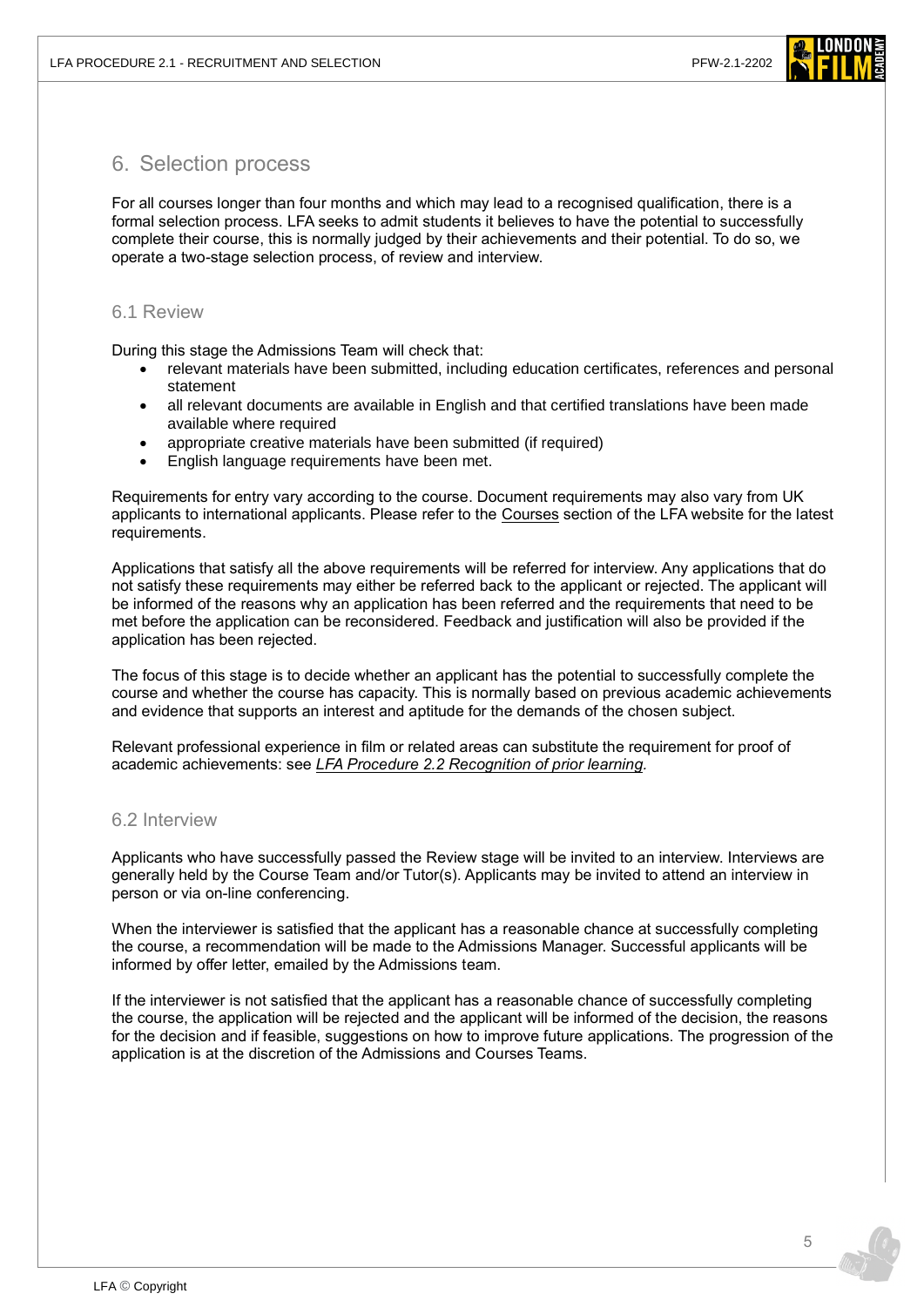

# 7. Decisions and offers

Final decisions are taken by the Admissions Manager, together with our validating partner. These decisions are based on recommendations from the relevant Course Team and interviewer, but the Head of Courses may be consulted if further input is required.

There are three possible outcomes:

- 1. Unconditional offer
- 2. Conditional offer
- 3. Rejection

# 7.1 Unconditional offers

Unconditional offers are normally made to applicants who have satisfied all entry criteria and have demonstrated that they have the potential to succeed in their studies at LFA.

# 7.2 Conditional offers

Offer Letters will outline the steps the applicant should take; these need to be met prior to the start of the course. Conditional offers are normally made to applicants who have satisfied the entry requirements and have demonstrated that they have the potential to succeed in their studies at LFA but have yet to fulfil certain conditions. Conditions normally include the provision of one or more of the following:

- achieving the required academic results
- proof of proficiency in English
- satisfactory references
- transcripts of academic results or achievements.
- payment of the required deposit fee.

Upon receipt of the payment of fees, as mentioned in the offer letter, a Confirmation of Enrolment (CoE) letter may be issued, confirming acceptance onto the course (only UK students can join LFA upon receipt of the CoE letter).

International applicants who require Student Visa sponsorship from LFA will be required to disclose further documentation before LFA can assign a Confirmation of Acceptance for Studies (CAS) number to apply for a visa to study in the UK. A (CAS) number will not be issued for international students who have not yet met the conditions set out in a conditional offer.

### 7.3 Rejection

Applicants who are not able to satisfy the entry criteria and could not demonstrate that they have sufficient potential to succeed in their studies at the LFA will be rejected. In such cases, applicants will normally be given a brief statement outlining the reasons why their application has been rejected. Applicants who have been previously rejected are welcome to re-apply, provided they are able to demonstrate that they have significantly improved their potential to succeed on the course.

# 7.4 BA (Hons) Filmmaking, MA Filmmaking, MA Screenwriting

These programmes are validated by the University of Derby (UoD) and all applications to this course must also be vetted by the validating partner. Copies of interview notes, transcripts and any other notes made will be shared with the Admissions Team and other relevant members of staff at UoD.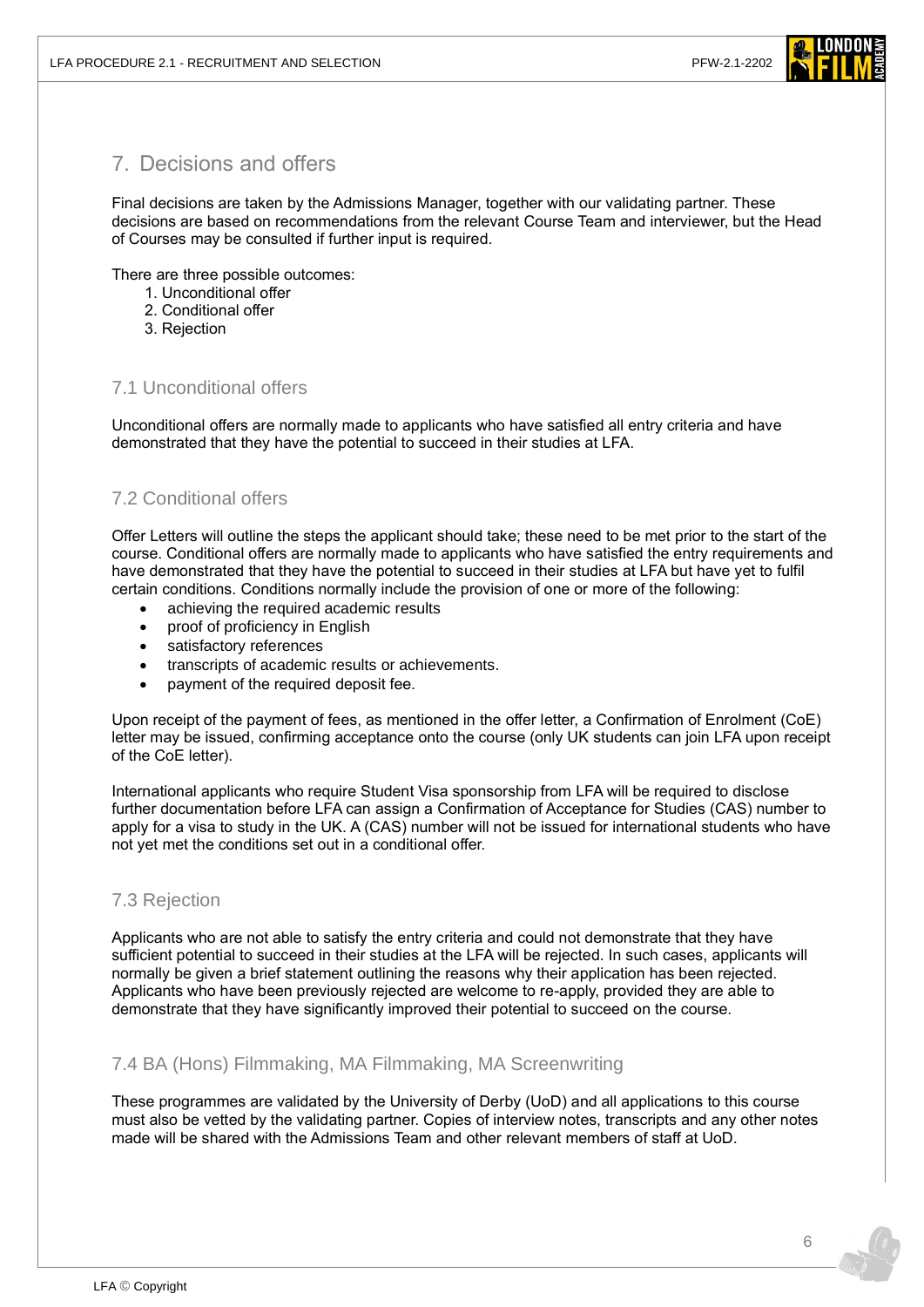

### 7.5 Accepting offers

The Offer Letter will outline the information required to transition from an applicant to a student. This includes but is not limited to:

- how and by when the offer needs to be accepted
- payment of fees, including a deposit amount to secure the place
- obtaining a Student Visa.

The remainder of tuition fees for the first year are due six weeks before the start of the course. Where the offer letter is sent out less than six weeks before the start of the course, we ask applicants to settle the tuition fees ahead of the start of the course and according to the date stated on the Offer Letter.

For further information please refer to our *LFA Procedure 2.2 - [Tuition fee refunds and compensation](https://www.londonfilmacademy.com/LFA_Procedure_2.4_Tuition_fee_refunds_and_compensation.pdf)* together with our *[Terms and Conditions](https://www.londonfilmacademy.com/LFA_Terms_Conditions.pdf)*

Details on Orientation and Induction will be sent to applicants by the relevant Course Team closer to the start of the course.

#### 7.6 Document verification

All applicants for all courses are required to present original valid identification before the start of any course during the registration phase and before the start of the first lesson, in the form of a passport, and/or national identity card for EU/EEA only students, and/or a UK driving licence for UK residents only. Applicants from the UK/EU/EEA are required to produce original certificates relating to their qualifications during registration, when they will be verified by the Admissions Team. Alternatively, applicants may submit certified copies together with their application.

LFA accepts copies that are certified by:

- the institution who issued the original document
- a lawyer, solicitor or attorney
- the British Council
- a British Consulate
- a British Embassy.

LFA requires all transcripts to be officially translated and notarised. Any offers made for long term courses will be conditional on receipt of academic documentation.

In the case of international applicants, in accordance with Home Office guidance for student visas, LFA may be required to verify documents, to ensure that the documents submitted are genuine.

Applicants who require a visa to study in the UK should note that the offer of a place at the LFA does not imply that an applicant also meets the requirements for a student visa. Applicants who require a Confirmation of Acceptance for Studies (CAS) number for a student visa application are required to submit certified documentation with their application. LFA accepts copies that are certified as listed above.

LFA reserves the right to request additional information to verify an application. For additional information on requirements for international students who wish to apply for a student visa, please refer to our website.

# 7.7 Deferred entry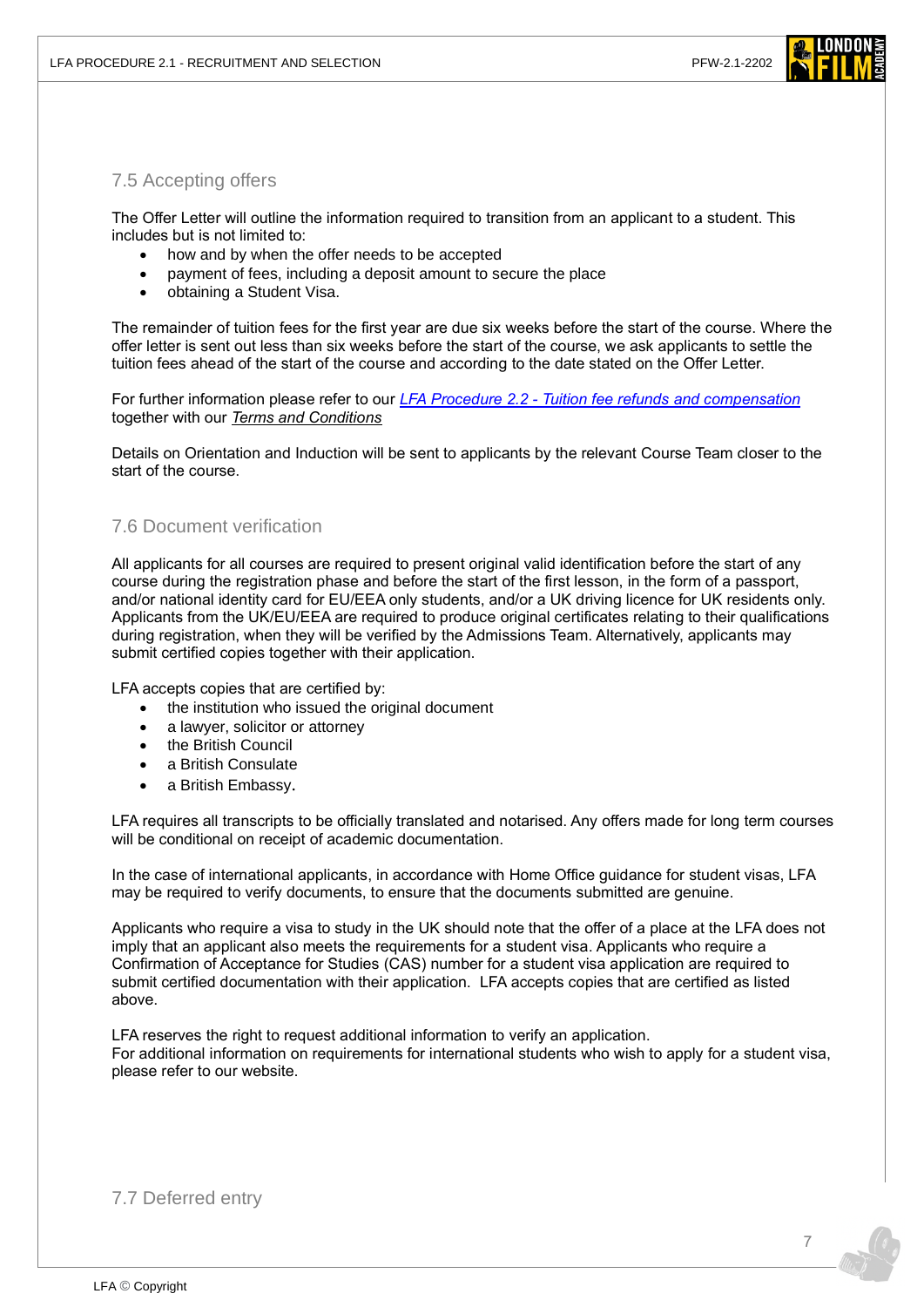

LFA accepts deferred applications but cannot guarantee that a course will definitely run, or that a place will be available at the requested points of entry. Applicants wishing to defer after successfully being made an offer onto a long term course, should contact the Admissions Team in the first instance. Unless there are mitigating circumstances or other valid reasons, applicants may only defer their place on a course for up to one year before having to re-apply.

#### 7.8 Deadlines and late applications

LFA accepts applications up to and including the deadlines via the website and UCAS. Deadlines are listed on the relevant course page next to the intake date. Deadlines are usually about one month before the start of the course. Applicants are invited to apply past the deadlines, provided the quota for the course has not been reached.

#### 7.9 Fraudulent statements and omissions

Offers made are based on information provided by the application, as well as the interview and are made in good faith. We reserve the right to withdraw any offer made, if it is found that an applicant has made false statements or omitted relevant information.

# 8. Changes to provision

LFA regularly reviews and updates its courses to ensure that they remain up-to-date and relevant and continue to meet the changing needs of the industry, so that our students are prepared for successful careers. Changes to any of the courses are not subject to notice, but any changes will be communicated to all affected applicants, in writing, at the earliest opportunity.

While course term dates are not expected to change, LFA reserves the right to alter dates in order to facilitate or improve the provision of courses and their examinations and assessments. These changes will in no way affect the terms and conditions of the student contract with LFA.

# 9. Appeals, complaints, discrimination and review

Every applicant has the right to ask why their application has been rejected. All appeals and complaints will be thoroughly investigated by the Head of Academic Governance and a response given to the applicant, normally within two working weeks for an appeal and four weeks for a complaint.

### 9.1 Appeal process

As a first step, the applicant should check the entry requirements for the course for which they have applied. If they believe that they meet, or will meet the criteria before the start of the course, they should contact the Admissions Team to ask for feedback. The relevant Admissions team member will deal with the request. They will also check other UKVI requirements with regards to finance and intentions, as these issues may also have had a bearing on the application outcome.

If the applicant does not agree with the decision that has been made and has additional information that they believe is relevant to their application, or if they believe that they have been treated unfairly in any way, they may write to the Head of Academic Governance (HoAG) by emailing [complaints@londonfilmacademy.com](mailto:complaints@londonfilmacademy.com) to ask for their application to be reconsidered. The HoAG will review the application, and, where necessary, consult with the relevant academic staff or tutors and admissions staff before coming to a decision. Where the appeal overturns the rejection and an offer can be made, this will be processed through the Admissions Team in the normal way. Where the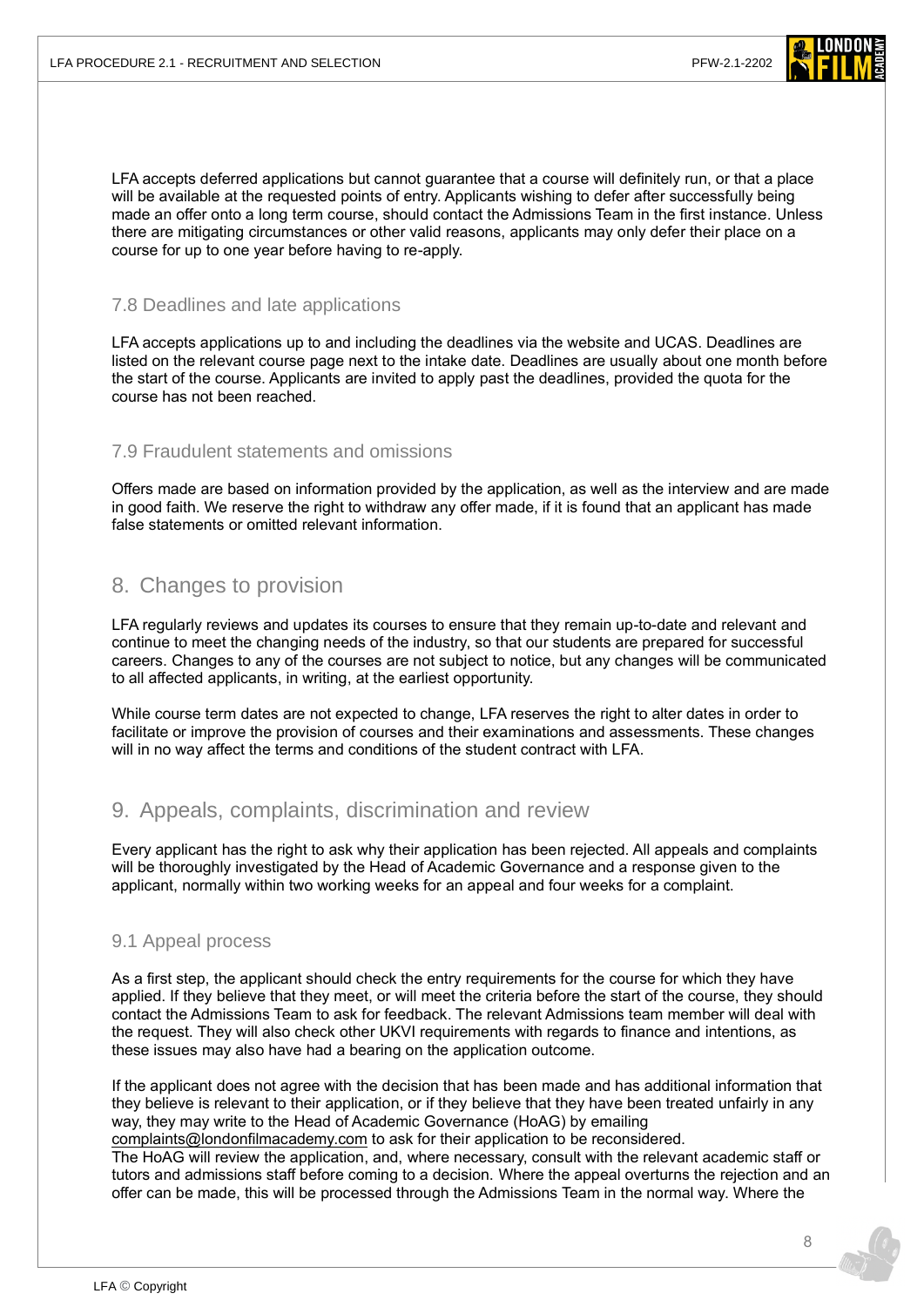

rejection is upheld, the HoAG will write to the applicant, giving reasons for the decision. This decision will be final.

# 9.2 Complaint process

Complaints may be made in the following areas:

- behaviour of an LFA employee during the application process
- the feedback provided on request of the applicant
- the way in which the application has been handled.

To submit a formal complaint, applicants must complete this [form](https://forms.office.com/r/BB0b2xukWj) or send an email to [complaints@londonfilmacademy](mailto:complaints@londonfilmacademy) that includes:

- the nature of the complaint
- details of the member of staff or department to which it refers
- any supporting materials
- the desired outcome

Formal complaints will be received and reviewed by HoAG and HR who will acknowledge receipt of the complaint within five working days. Following investigation, a full response should normally be expected within four weeks from the receipt of the complaint form. Where this is not the case, the applicant should be informed of an alternative timescale. Any recommended remedies will be implemented by the department concerned as soon as possible, and written confirmation of action taken will be sent to the Joint Principals.

If resolution of a complaint has failed internally, BA and MA students ONLY may submit a formal complaint to the University of Derby. For full details, please refer to the [University of Derby's Complaints](https://www.derby.ac.uk/about/academic-regulations/complaints-procedure/)  [Procedure.](https://www.derby.ac.uk/about/academic-regulations/complaints-procedure/)

# 9.3 Discrimination

LFA is committed to eliminating unfair discrimination and to promoting equal opportunities. LFA therefore reserves the right to refuse (or to withdraw) admission to applicants whom it judges may constitute a present or future risk to staff, students or others.

# 9.4 Review of process

LFA reviews its admission process on an annual basis to ensure that it continues to support its strategic objectives and that it remains current and valid in the light of changing circumstances.

# 9.5 Confidentiality

LFA guidance on confidentiality in the admissions process is as follows. LFA confirms that applications are normally confidential between:

- the applicant, LFA and associated members within the 'LFA group'
- the referee(s) if appropriate
- relevant administrative staff, including Admissions; Student Services, Course Team and IT Support
- the applicant's previous school, employer, etc. (where appropriate)
- the applicant's parents/sponsor, where appropriate
- the relevant examination board or awarding bodies
- Banks, Student Loans Company, or other sponsoring body
- the recruitment agent (if relevant) involved in the application